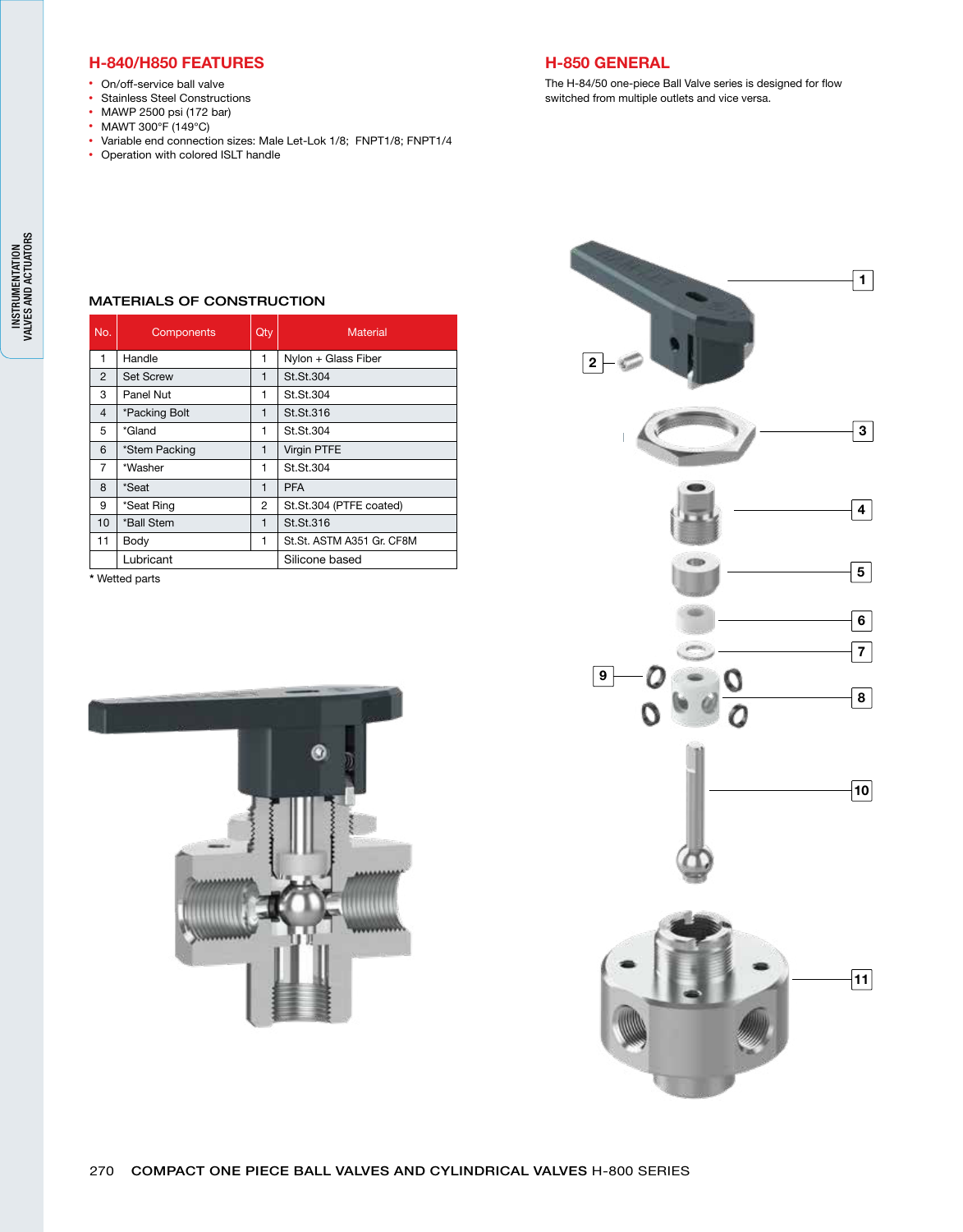

#### STANDARD CONFIGURATION DIMENSIONS

| <b>SIZE</b> | End<br>connection      | Orifice | A/A1         |      | B                     |          | D                   |      | 15    |      |       |      | M     |      | N     |      | G     |      |
|-------------|------------------------|---------|--------------|------|-----------------------|----------|---------------------|------|-------|------|-------|------|-------|------|-------|------|-------|------|
|             |                        |         | mm           | In   | mm                    | ln.      | mm                  | -In  | mm    | -In  | mm    | ln.  | mm    | -In  | mm    | -In  | mm    | -In  |
| 1/8"        | Let-Lok $^\circledast$ |         |              |      | 2.30 64.10 2.52 32.05 |          | 1.26   54.80   2.16 |      | 36.00 | 1.42 | 58.00 | 2.28 | 22.40 | 0.88 | 11.20 | 0.44 | 50.80 | 2.00 |
| 1/8"        | <b>FNPT</b>            |         | 4.80   48.40 | 1.90 | 24.20                 | $0.95$ 1 | 54.80               | 2.16 | 36.00 | 1.42 | 58.00 | 2.28 | 22.40 | 0.88 | 11.20 | 0.44 | 50.80 | 2.00 |
| 1/4"        | <b>FNPT</b>            |         | 4.80   48.40 | 1.90 | 24.20                 | 0.95     | 54.80               | 2.16 | 36.00 | 1.42 | 58.00 | 2.28 | 22.40 | 0.88 | 11.20 | 0.44 | 50.80 | 2.00 |

### H850 5 WAY



#### STANDARD CONFIGURATION DIMENSIONS

| <b>SIZE</b> | End<br>connection | Orifice | A/A1 |     | <b>B</b> |    | C.                                                                                                         |  | D  |     |    |     |     |     | M  |     | N  |     | G  |      |
|-------------|-------------------|---------|------|-----|----------|----|------------------------------------------------------------------------------------------------------------|--|----|-----|----|-----|-----|-----|----|-----|----|-----|----|------|
|             |                   |         | mm   | -In | mm       | In |                                                                                                            |  | mm | In. | mm | -In | mm' | -In | mm | -In | mm | -In | mm | - In |
| 1/8"        | Let-Lok®          |         |      |     |          |    | 2.00 64.10 2.52 32.05 1.26 32.10 1.26 75.60 2.97 36.00 1.42 58.00 2.28 22.40 0.88 11.20 0.44 50.80 2.00 ال |  |    |     |    |     |     |     |    |     |    |     |    |      |
| 1/8"        | <b>FNPT</b>       |         |      |     |          |    | 4.80 48.40 1.90 24.20 0.95 24.20 0.95 75.60 2.97 36.00 1.42 58.00 2.28 22.40 0.88 11.20 0.44 50.80 2.00    |  |    |     |    |     |     |     |    |     |    |     |    |      |
| 1/4"        | <b>FNPT</b>       |         |      |     |          |    | 4.80 48.40 1.90 24.20 0.95 24.20 0.95 75.60 2.97 36.00 1.42 58.00 2.28 22.40 0.88 11.20 0.44 50.80 2.00    |  |    |     |    |     |     |     |    |     |    |     |    |      |